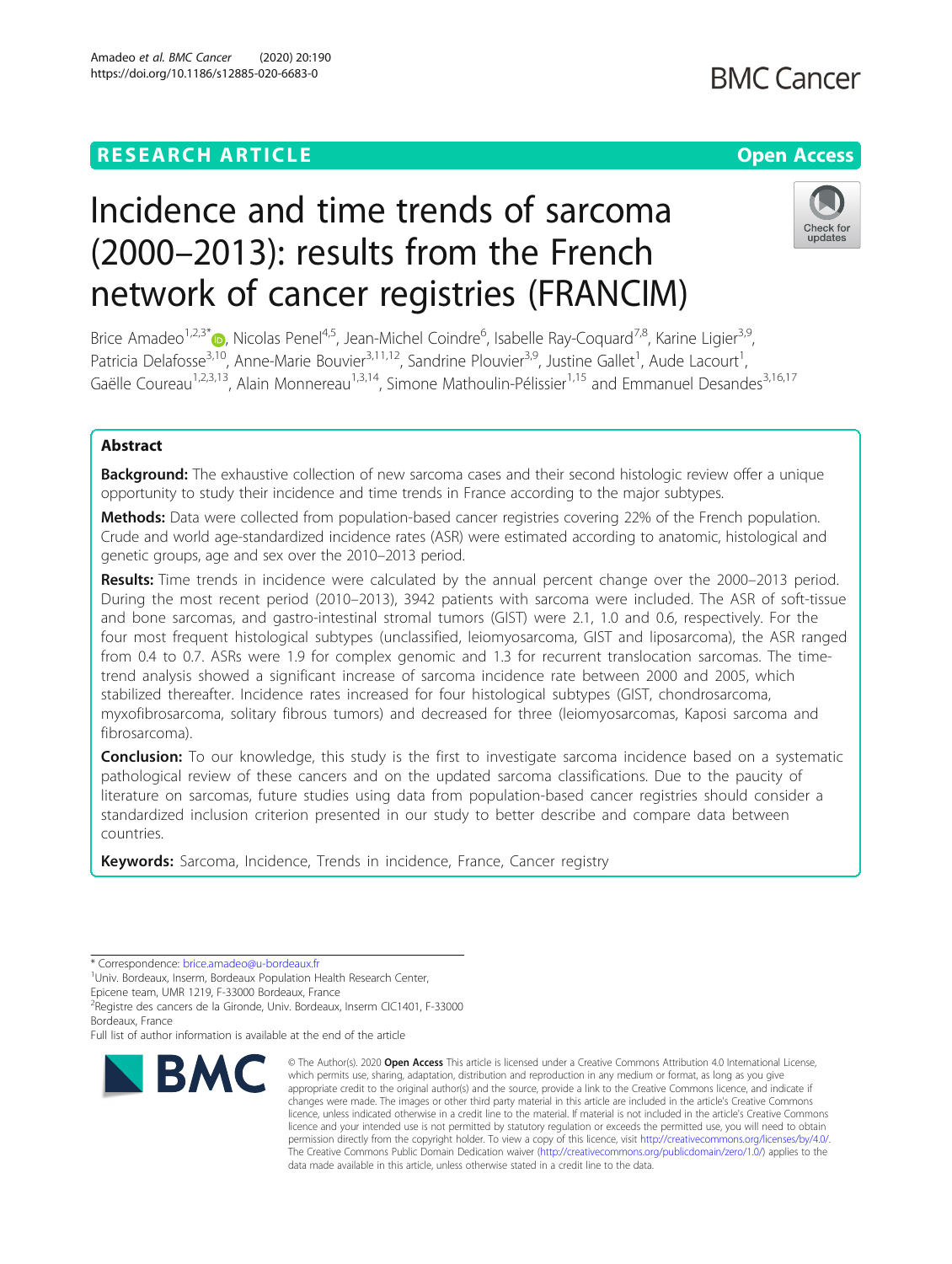#### Background

Sarcomas are a heterogeneous group of rare malignant tumors derived from primitive mesenchymal cells. These tumors arise from muscle, connective tissue, supportive tissue and vascular tissue, and more than 80 histologic subtypes are included in the 2013 World Health Organization (WHO) Classification of Tumors of Soft Tissue and Bone [\[1](#page-10-0)]. In addition to having a multiple and complex histology, these tumors can occur in almost any anatomic site. In spite of these facts, sarcomas account for less than 1% of all adult cancers and for about 20% of all malignant solid tumors in children, adolescents and young adults [\[2\]](#page-10-0).

From an epidemiological point of view, the lack of a unified method of reporting sarcomas has led to considerable variations in the reported incidence and time trends Sarcomas are sometimes mistaken for carcinomas of the same organ, and can involve a variety of localizations. As a consequence, 30 % of sarcomas are misclassified at initial diagnosis [[3](#page-10-0)]. In addition, sarcomas encompass a wide variety of histological and molecular subtypes and are categorized in rapidly evolving phenotypic and molecular subgroup classification schemas now used for sarcoma diagnosis, which has a growing impact on the management of patients [[4\]](#page-10-0). Furthermore, innovation in immune-histochemistry and molecular biology techniques in the last three decades has led to major changes in the diagnosis and classification of sarcoma subtypes.

Currently, data for sarcomas in the French population are provided by the reference networks for sarcomas that collect and manage cases of soft tissue, bone and visceral sarcomas. Reference networks propose a systematic second histologic review by expert pathologists [\[5](#page-10-0)–[7\]](#page-10-0). A few French studies carried out by these reference networks provided world age-standardized incidence rates of 4.8 and 3.3 per 100,000 inhabitants per year for all sarcomas and soft-tissue sarcomas (STS) respectively [\[8](#page-10-0), [9](#page-10-0)]. However, data from these reference networks based on the voluntary participation are not totally exhaustive.

Besides reference networks, cancer surveillance information is coming from the French Network of populationbased cancer registries that exhaustively collects all newly diagnosed and confirmed cancer cases within geographical areas in France [\[10](#page-10-0)]. The exhaustive collection of sarcoma cases from population-based cancer registries and the systematic second review of diagnosis from reference centers offer an optimal framework to study the incidence and time trends of sarcomas in France. The incidence trends have never been studied in France and the results from other countries are divergent [\[11\]](#page-10-0). We undertook this study to describe sarcoma entity according to anatomic sites, histologic subtypes and genetic groups based on guidelines developed by sarcoma specialists.

#### **Methods**

#### Data sources

Cases included in this study were children and adults with sarcoma diagnosed between January 1, 2000 and December 31, 2013, and living in one of the administrative areas covered by a population-based cancer registry of the French Network (details in online supplementary material). The French sarcoma pathological reference network (RRePS) and the French reference Network for bone sarcoma and rare bone tumors (RESOS) propose a systematic second histologic review and confirmation for all diagnoses of sarcomas across France [[6\]](#page-10-0).

#### Data collection and classification

The following data were collected for each case: general demographic characteristics of the patients (age, sex, and residence area), the date of diagnosis, the anatomical site, and the histology of the tumor according to the International Classification of Diseases for Oncology, third edition (ICD-O-3) (12).

This study included intermediate (only with a "/3" behavior) and malignant sarcomas presenting morphologic criteria described in the 2013 WHO Classification of Tumors of Soft Tissue and Bone (fourth edition), regardless of the anatomic site  $[1]$  $[1]$ . This recent classification includes histologic updates not defined in ICD-O-3 and new terms, synonyms, morphology and behavior codes. For this reason, and whenever possible, cases were reclassified according to the updated version. The alignments from ICD-O-3 to the 2013 WHO standard classification of tumors have been validated by a panel of sarcoma specialists (clinical and pathological experts) from sarcoma Networks (NP, JMC and IRC).

Certain alignments could not be performed: ten morphological terms not described in this updated classification (e.g. sarcoma NOS, periosteal fibrosarcoma, fascial fibrosarcoma …) have been maintained for analyses. Conversely, well differentiated liposarcoma and chondroblastoma have been changed from malignant to borderline diseases. In the same way, behaviors for dermatofibrosarcoma protuberans and pigmented dermatofibrosarcoma protuberans have been also changed from malignant to borderline with henceforth, only fibrosarcomatous dermatofibrosarcoma protuberans which is coded as malignant behavior. In our analyses, we have made the choice to keep all dermatofibrosarcomas. Indeed, we do not have the possibility to differentiate if this is a dermatofibrosarcoma borderline or malignant. Besides, endometrial stromal sarcoma NOS (89303), low grade endometrial stromal sarcoma (89313) and stromal sarcoma (89353) not described in the WHO 2013 have been also included. Additional details on the list and choice of classification systems are provided in the online supporting material (see Additional File [1\)](#page-9-0).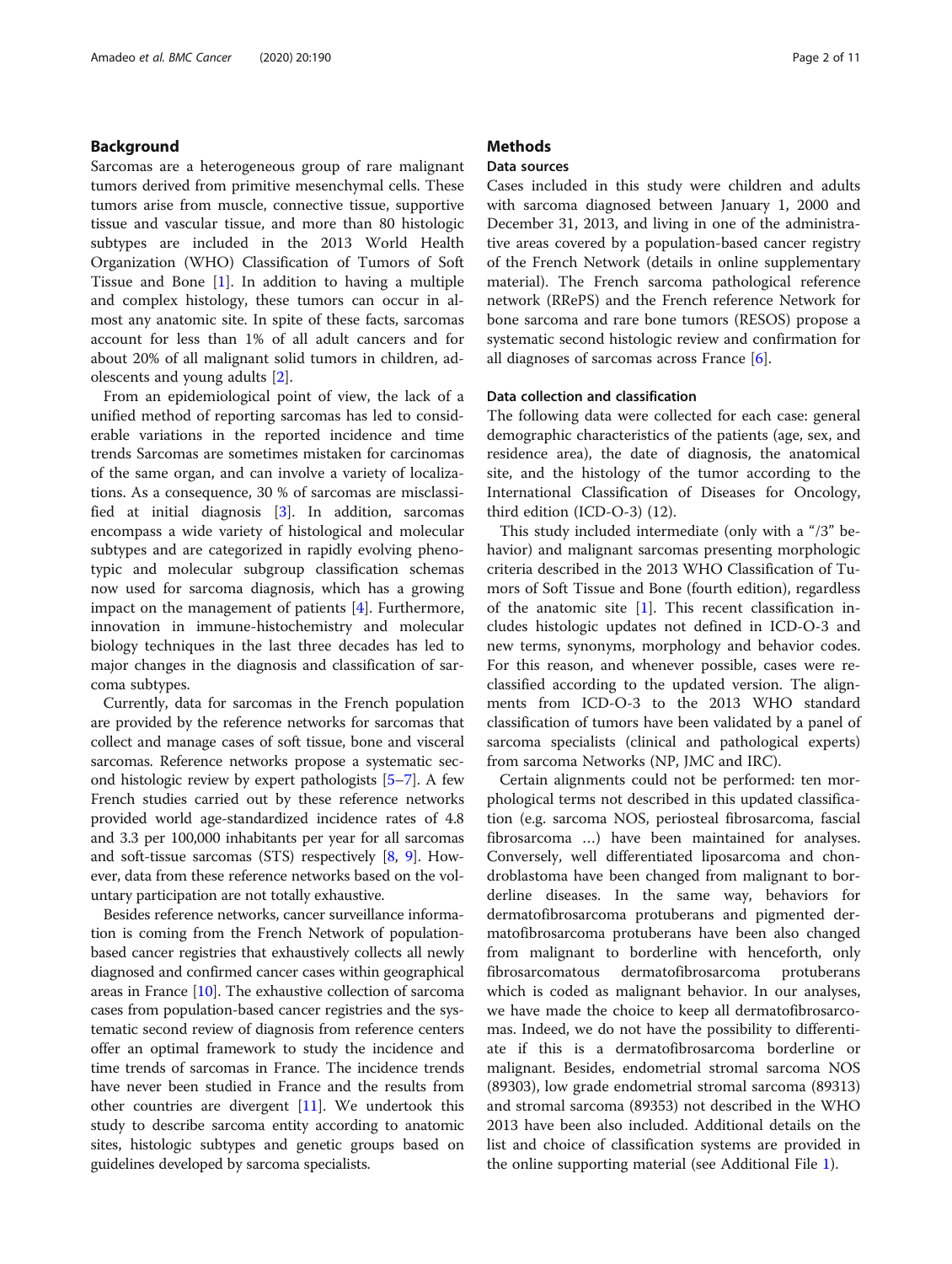This classification also provides new genetic and molecular data for each histologic entity allowing a better characterization of sarcomas. The same group of experts were consulted with the aim of proposing the optimal classification system for sarcomas based on the genetic profile. Two main distinct genetic groups were defined: (i) sarcomas defined with simple genetics based on recurrent translocations (e.g. Ewing sarcoma, myxoïd liposarcoma), activating or inactivating mutations (e.g epithelioid sarcoma, gastrointestinal stromal tumor), MDM2 amplification (e.g. dedifferentiated liposarcoma, low-grade central osteosarcoma); and (ii) sarcomas with complex genomic profiles (e.g. angiosarcoma, leiomyosarcoma). Another group was defined for miscellaneous and undefined alterations. The list of histology codes according to their genetic groups is presented in the supplementary material.

This study is based on data from cancer registries gathered in the French network of cancer registries and a representative of each registry was involved in the study and approved the use of its data All French registries received an authorization to collect patient data from the data protection authority (Commission Nationale de l'Informatique et des Libertés). Ethics approval and consent to participate were not required for this study which is an observational research without direct contact with patient.

#### Statistical analyses

Two datasets were used: i) the first one was used to estimate the incidence of patients diagnosed during the 2010–13 period and that included data from 19 registries; and ii) the second one was used to examine trends in the incidence from 2000 to 2013 in only 11 registries for which data were available over the entire studied period. Incidence rates were presented per 100,000 person-years.

The incidence of sarcomas was described according to 1) the anatomic group (i.e. soft-tissue, bone, gastrointestinal, skin, female genital organs, other viscera and other sites), and to 2) histologic and 3) genetic groups based on guidelines developed by sarcoma specialists (see Additional File [1\)](#page-9-0).

Age-standardized incidence rates (ASR) were estimated using direct standardization and were calculated using the population data for each age group and year supplied by the National Institute of Statistics and Economic Studies (www.insee.fr) and the European (ASR-E), Segi World (ASR-W), and the US (ASR-US) standard populations. The analyses presented here describe the overall ASR and the ASR by sex. Age-specific incidence rates are provided by age groups (0–14; 15–24; 25–39; 40–64; 65–74 and 75 and more) and by sex and presented in figures.

Time trends were calculated using Joinpoint Trend Analysis Software setting a maximum of a single Joinpoint (details in online supplementary material). The annual percent change (APC) with the 95% confidence interval (CI) was estimated according to topographic and histologic groups.

#### Results

Over the 2010–13 period, sarcomas accounted for 1.3% (3942/307,862) of all malignant tumors diagnosed over the French registry area. The male/female ratio for overall sarcomas was 1.0 but ranged from 0.5 for angiosarcomas to 6.2 for Kaposi sarcomas (KS) (Table [1](#page-3-0)). The median age was 63 years (range: 0–106) with large intergroup variations. About 9% of subjects were under 24 years and 27% were older than 75 years. Almost half of the cases were soft tissue sarcomas (45%). The most frequent histological subtypes were undifferentiated or unclassified sarcomas (16%), leiomyosarcoma (14%) and GIST (13%). Sarcomas with complex genomics accounted for the most frequent molecular profile (40%).

The crude incidence rate and ASR-W of sarcomas were 7.4 and 5.0, respectively (Table [2](#page-5-0)). The ASR-W of soft tissue, bone and gastro-intestinal sarcomas were 2.1, 1.0 and 0.6, respectively. For the five most frequent histological subtypes, the ASR-W ranged from 0.3 to 0.7 with gender variations. For the two most frequent genomic profiles (over 60% of all sarcoma cases) the ASR-W was 1.9 for complex genomic and 1.3 for recurrent translocation events.

The overall sarcoma incidence peaked at 22 in patients aged 75 or over (data not shown). Age-specific rates for soft tissue, viscera and skin sarcomas were relatively stable among patients aged between 0 and 40 years, and then increased with age  $(Fig. 1)$  $(Fig. 1)$ . This increase was less pronounced in women. In men, bone sarcomas presented a biphasic profile with a first peak in young people between 15 and 25 years of age and a second peak in adults aged between 65 and 74 years of age. With respect to histological subtypes, age-specific incidence rates had various profiles (see Additional File [2](#page-9-0)). According to the genomic profile, the incidence increased steadily with age, except for tumors harboring recurrent translocations and MDM2 amplification among women (see Additional File [3\)](#page-9-0).

The ASR-W for all sarcomas increased between 2000 and 2005 (APC = 3.6%), and remained stable since 2005 (non-significant APC, Table [3](#page-8-0)). According to the anatomic site, the ASR-W decreased for skin sarcomas  $(APC = -2.0\%)$  and female genital tumors between 2005 and 2013 (APC =  $-2.2\%$ ). Stratifying by major histological subtypes, the ASR-W increased for GIST  $(APC = 3.7\%)$ , chondrosarcoma  $(APC = 4.1\%)$ , myxofibrosarcoma (8.2%) and solitary fibrous tumors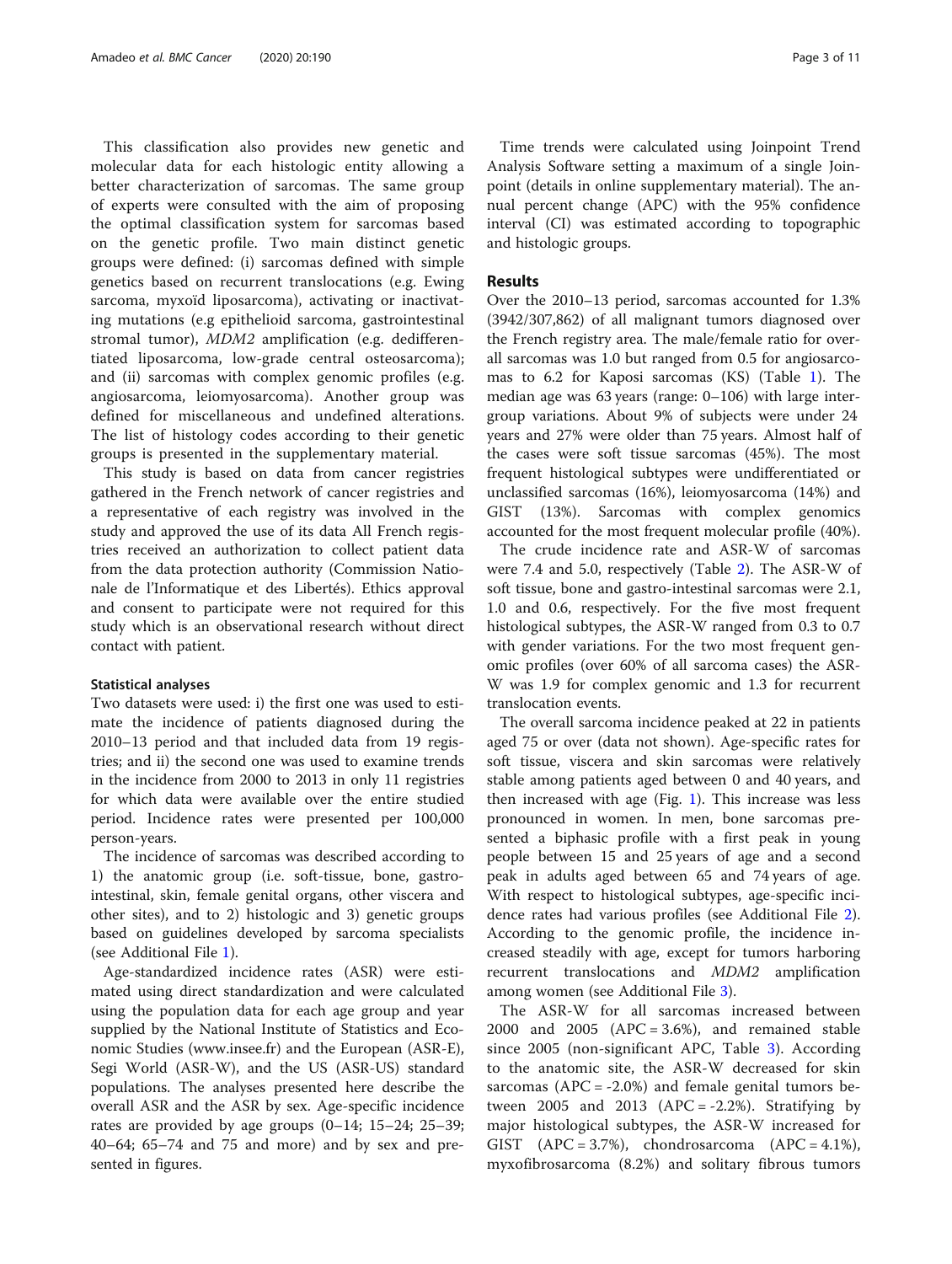<span id="page-3-0"></span>Table 1 Gender distribution of sarcoma patients according to age and topographic, genomic and histologic groups. FRANCIM network data 2010–2013 (19 registries)

|                                     | Male     |                          | <b>Female</b> |         | Overall |         | Sex          |
|-------------------------------------|----------|--------------------------|---------------|---------|---------|---------|--------------|
|                                     | n        | %                        | n             | %       | n       | %       | ratio<br>M/F |
| Age group (in years)                |          |                          |               |         |         |         |              |
| $0 - 14$                            | 81       | 4.1                      | 81            | 4.1     | 162     | 4.1     | 1.0          |
| $15 - 24$                           | 99       | 5.0                      | 79            | 4.0     | 178     | 4.5     | 1.3          |
| $25 - 39$                           | 197      | 10.0                     | 160           | 8.1     | 357     | 9.1     | 1.2          |
| $40 - 64$                           | 671      | 34.1                     | 738           | 37.4    | 1409    | 35.7    | 0.9          |
| $65 - 74$                           | 376      | 19.1                     | 379           | 19.2    | 755     | 19.2    | 1.0          |
| 75 and more                         | 546      | 27.7                     | 535           | 27.1    | 1081    | 27.4    | 1.0          |
| Sarcoma topographic groups          |          |                          |               |         |         |         |              |
| Soft tissue                         | 972      | 49.3                     | 812           | 41.2    | 1784    | 45.3    | 1.2          |
| Bone                                | 310      | 15.7                     | 259           | 13.1    | 569     | 14.4    | 1.2          |
| Skin                                | 262      | 13.3                     | 167           | 8.5     | 429     | 10.9    | 1.6          |
| Viscera                             |          |                          |               |         |         |         |              |
| Gastro-intestinal organs            | 291      | 14.8                     | 287           | 14.6    | 578     | 14.7    | 1.0          |
| Female genital organs               | $\equiv$ | $\overline{\phantom{0}}$ | 282           | 14.3    | 282     | 7.2     |              |
| Others visceral organs              | 102      | 5.2                      | 129           | 6.5     | 231     | 5.9     | 0.8          |
| Other anatomic sites                | 33       | 1.7                      | 36            | 1.8     | 69      | 1.8     | 0.9          |
| Sarcoma genomic groups              |          |                          |               |         |         |         |              |
| Complex genomic alterations         | 723      | 36.6                     | 847           | 43.0    | 1570    | 39.8    | 0.9          |
| MDM2 amplification                  | 135      | 6.9                      | 81            | 4.1     | 216     | 5.5     | 1.7          |
| Mutations                           | 274      | 13.9                     | 276           | 14.0    | 550     | 14.0    | 1.0          |
| Recurrent translocations            | 340      | 17.3                     | 438           | 22.2    | 778     | 19.7    | 0.8          |
| Undefined/Miscellaneous alterations | 498      | 25.3                     | 330           | 16.7    | 828     | 21.0    | 1.5          |
| Sarcoma histologic groups           |          |                          |               |         |         |         |              |
| Unclassified sarcoma <sup>a</sup>   | 327      | 16.6                     | 308           | 15.6    | 635     | 16.1    | 1.1          |
| Leiomyosarcoma                      | 205      | 10.4                     | 346           | 17.5    | 551     | 14.0    | 0.6          |
| GIST                                | 246      | 12.5                     | 250           | 12.7    | 496     | 12.6    | 1.0          |
| Liposarcoma                         | 228      | 11.6                     | 130           | 6.6     | 358     | 9.1     | 1.8          |
| Dedifferentiated liposarcoma        | 125      | 6.3                      | 69            | 3.5     | 194     | 4.9     | 1.8          |
| Round cell \ Myxoid liposarcoma     | 42       | 2.1                      | 29            | 1.5     | 71      | 1.8     | 1.4          |
| Pleomorphic liposarcoma             | 18       | 0.9                      | 7             | $0.4\,$ | 25      | 0.6     | 2.6          |
| Liposarcoma NOS                     | 43       | 2.2                      | 25            | 1.3     | 68      | 1.7     | 1.7          |
| Chondrosarcoma                      | 123      | 6.2                      | 118           | $6.0\,$ | 241     | 6.1     | 1.0          |
| Dermatofibrosarcoma                 | 101      | 5.1                      | 124           | 6.3     | 225     | 5.7     | 0.8          |
| Kaposi sarcoma                      | 156      | 7.9                      | 25            | 1.3     | 181     | 4.6     | 6.2          |
| Angiosarcoma                        | 54       | 2.7                      | 115           | 5.8     | 169     | 4.3     | 0.5          |
| Osteosarcoma                        | 84       | 4.3                      | 71            | 3.6     | 155     | 3.9     | 1.2          |
| Ewing sarcoma                       | 72       | 3.7                      | 65            | 3.3     | 137     | 3.5     | 1.1          |
| Myxofibrosarcoma                    | 75       | 3.8                      | 49            | 2.5     | 124     | 3.1     | 1.5          |
| Rhabdomyosarcoma                    | 66       | 3.4                      | 51            | 2.6     | 117     | 3.0     | 1.3          |
| Embryonal rhabdomyosarcoma          | 27       | 1.4                      | 16            | $0.8\,$ | 43      | 1.1     | 1.7          |
| Alveolar rhabdomyosarcoma           | 10       | 0.5                      | 12            | $0.6\,$ | 22      | $0.6\,$ | $0.8\,$      |
| Pleomorphic rhabdomyosarcoma        | $14\,$   | $0.7\,$                  | $\bar{Z}$     | $0.4\,$ | 21      | $0.5\,$ | 2.0          |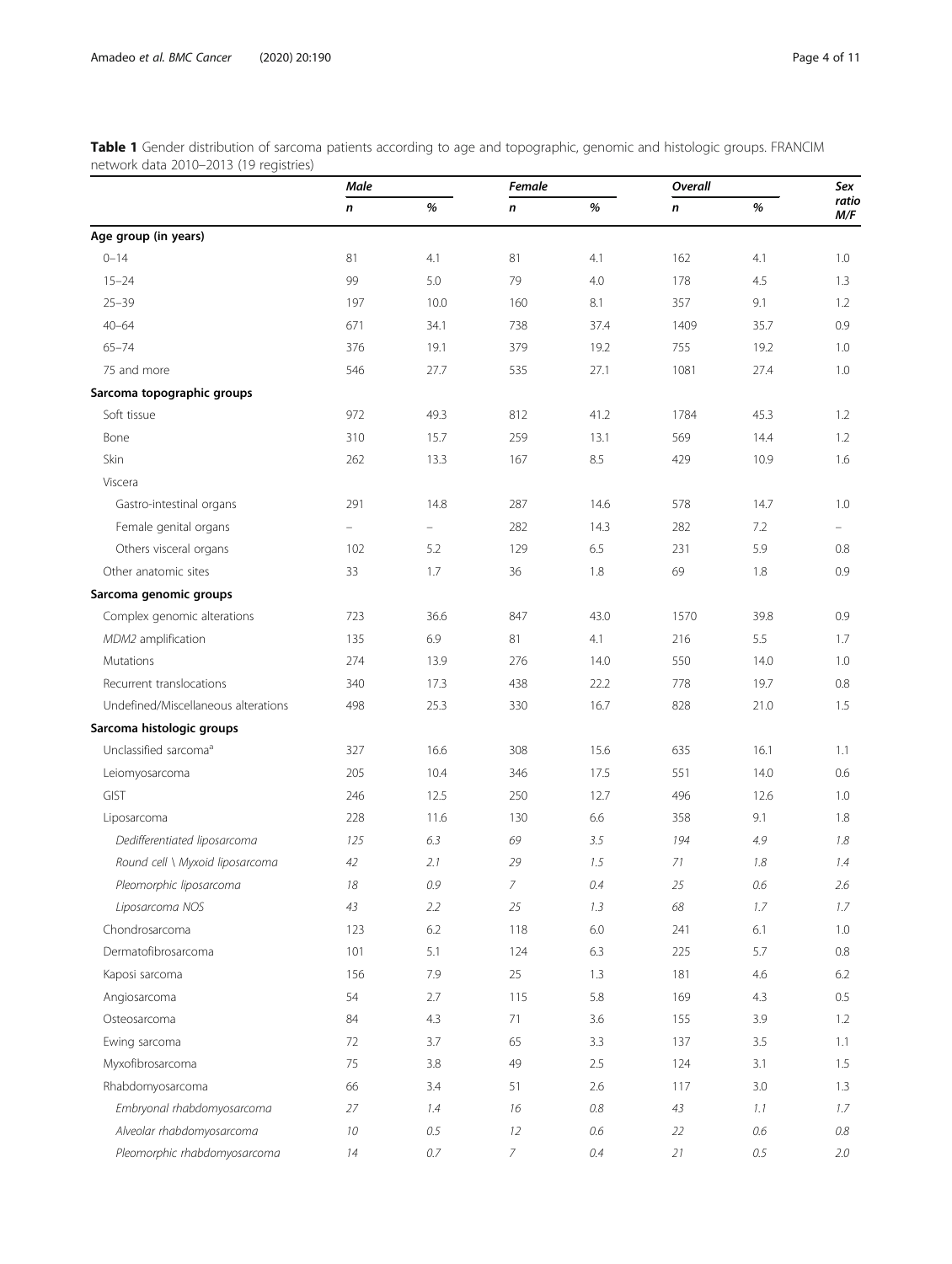|                                   | Male           |                          | Female         |       | Overall |       | Sex          |
|-----------------------------------|----------------|--------------------------|----------------|-------|---------|-------|--------------|
|                                   | n              | %                        | $\mathsf{n}$   | %     | n       | %     | ratio<br>M/F |
| Spindle cell rhabdomyosarcoma     | $\overline{7}$ | 0.4                      | $\overline{7}$ | 0.4   | 14      | 0.4   | 1.0          |
| Rhabdomyosarcoma NOS              | 8              | 0.4                      | 9              | 0.5   | 17      | 0.4   | 0.9          |
| Nerve Sheath Tumors               | 38             | 1.9                      | 44             | 2.2   | 82      | 2.1   | 0.9          |
| Endometrial stromal sarcoma       | -              | $\overline{\phantom{0}}$ | 81             | 4.1   | 81      | 2.1   | -            |
| Synovial sarcoma                  | 37             | 1.9                      | 40             | 2.0   | 77      | 2.0   | 0.9          |
| Spindle cell synovial sarcoma     | 19             | 1.0                      | 20             | 1.0   | 39      | 1.0   | 1.0          |
| Biphasic synovial sarcoma         | 3              | 0.1                      | 7              | 0.3   | 10      | 0.2   | 0.4          |
| Synovial sarcoma NOS              | 15             | 0.8                      | 13             | 0.7   | 28      | 0.7   | 1.2          |
| Chordoma                          | 40             | 2.0                      | 27             | 1.4   | 67      | 1.7   | 1.5          |
| Solitary fibrous tumor, malignant | 33             | 1.7                      | 33             | 1.7   | 66      | 1.7   | 1.0          |
| Fibrosarcoma                      | 15             | 0.8                      | 16             | 0.8   | 31      | 0.8   | 0.9          |
| Malignant myoepithelioma          | 12             | 0.6                      | 11             | 0.6   | 23      | 0.6   | 1.1          |
| Epithelioid haemangioendothelioma | 9              | 0.5                      | 11             | 0.6   | 20      | 0.5   | 0.8          |
| Other (with fewer than 20 cases)  | 49             | 2.5                      | 57             | 2.9   | 106     | 2.7   | 0.7          |
| Overall                           | 1970           | 100.0                    | 1972           | 100.0 | 3942    | 100.0 | 1.0          |

Table 1 Gender distribution of sarcoma patients according to age and topographic, genomic and histologic groups. FRANCIM network data 2010–2013 (19 registries) (Continued)

a Unclassified sarcomas include: Sarcoma NOS (ICDO-88003), undifferentiated spindle cell sarcoma (ICDO-88013), undifferentiated pleomorphic sarcoma (ICDO-88023), undifferentiated round cell sarcoma (ICDO-88033), epithelioid sarcoma (ICDO-88043), undifferentiated sarcoma NOS (ICDO-88053)

 $(12.2%)$  and decreased for leiomyosarcoma  $(APC = -$ 2.6%), Kaposi sarcoma (− 4.1%) and fibrosarcoma  $(APC = -9.2\%)$ . All trend figures are provided in the online supplementary material (see Additional Files [4](#page-9-0) and [5\)](#page-9-0).

#### **Discussion**

In this study, we precisely described the incidence of sarcomas according to different classifications (anatomic, histologic and genetic) using data from population-based cancer registries. To our knowledge, this is one of the first reports on sarcomas based on a systematic pathological review of these cancers while taking into account the updated sarcoma classifications.

In this study, sarcomas accounted for 1.3% of all malignant tumors (1.1% for soft tissue -including skin and viscera- and 0.2% for bone) and had an ASR-E of 6.1 per 100,000 person-years over the 2010–2013 period (European population standard). The ASR-E was slightly higher than that reported in Europe [\[12](#page-10-0)]. Data comparison between countries is difficult due to the heterogeneity of sarcoma definition used as inclusion criteria. This heterogeneity is mainly related to some analysis characteristics: i) certain specific histological subtypes are not consistently included in analyses (e.g. Kaposi sarcoma or dermatofibroma sarcoma); ii) some studies consider adults and children separately, while others mix them; and iii) anatomic sites may be limited to specific sites such as STS. The current approach to describe sarcomas

using registry data based on expert recommendations are expected to better follow epidemiological indicators and to carry out reliable comparisons between countries.

With respect to the anatomic site, ASR-E for STS (2.7) in our study was below most published international incidence rates. This may be explained by the exclusion of visceral sarcomas of soft tissue and the different description of well-differentiated liposarcoma compared to the WHO 2013 classification. In the current study, ASR-Ws for bone sarcomas among males and females (1.1 and 0.9 respectively) were close to those recently reported in five continents (2010–13 period, ASR-W 0.8–1.2 in males and 0.5– 1.0 in females) [[13\]](#page-10-0). For visceral sarcomas, the comparison between studies with inclusion periods close to that in the present study showed ASR-E similar to ours [[8,](#page-10-0) [14\]](#page-10-0). In contrast, the ASR was greater than that reported in the RARECARE project, which may be due to differences in the definition of visceral sarcomas (GIST not included) [[14\]](#page-10-0).

The comparison of ASRs for main histologic groups between studies with a shorter inclusion period showed that the ASR-E for leiomyosarcoma (0.8; 0.6 for males and 1.0 for females) was greater than that reported in France (0.6) and was similar to that reported in three European regions (0.5 for males and 1.0 for females) [\[8](#page-10-0), [14\]](#page-10-0). ASR-E for liposarcoma in our study (0.5; 0.7 for males and 0.4 for females), was lower than that reported in France (0.8) and in three European regions (1.06 for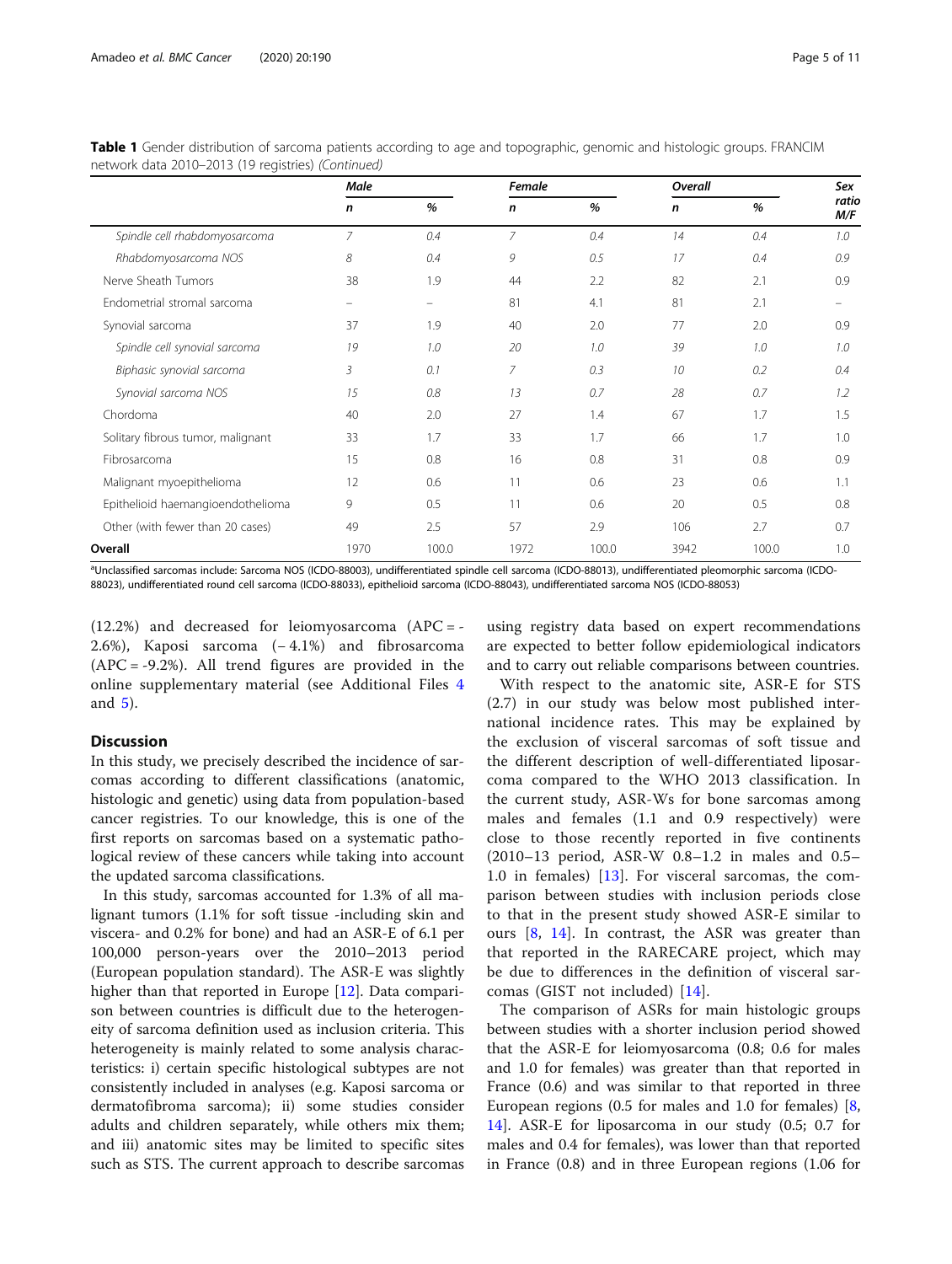| į                                                                                                        |                                       |
|----------------------------------------------------------------------------------------------------------|---------------------------------------|
|                                                                                                          |                                       |
|                                                                                                          |                                       |
|                                                                                                          |                                       |
|                                                                                                          |                                       |
| $\overline{\phantom{a}}$                                                                                 |                                       |
|                                                                                                          |                                       |
|                                                                                                          |                                       |
|                                                                                                          |                                       |
|                                                                                                          |                                       |
| į                                                                                                        |                                       |
|                                                                                                          |                                       |
| $\frac{2}{2}$                                                                                            |                                       |
|                                                                                                          |                                       |
|                                                                                                          |                                       |
|                                                                                                          |                                       |
|                                                                                                          |                                       |
|                                                                                                          |                                       |
|                                                                                                          |                                       |
|                                                                                                          |                                       |
|                                                                                                          |                                       |
|                                                                                                          |                                       |
|                                                                                                          |                                       |
|                                                                                                          |                                       |
|                                                                                                          |                                       |
|                                                                                                          |                                       |
|                                                                                                          |                                       |
|                                                                                                          |                                       |
|                                                                                                          |                                       |
|                                                                                                          |                                       |
| "The Incidence rate per 100,000 person-years according to tononorabhic nenomic and hierological organism |                                       |
|                                                                                                          |                                       |
|                                                                                                          |                                       |
|                                                                                                          |                                       |
|                                                                                                          |                                       |
|                                                                                                          |                                       |
|                                                                                                          |                                       |
|                                                                                                          |                                       |
|                                                                                                          |                                       |
|                                                                                                          |                                       |
|                                                                                                          |                                       |
|                                                                                                          |                                       |
|                                                                                                          |                                       |
|                                                                                                          |                                       |
|                                                                                                          |                                       |
|                                                                                                          |                                       |
|                                                                                                          |                                       |
|                                                                                                          |                                       |
|                                                                                                          |                                       |
|                                                                                                          |                                       |
|                                                                                                          |                                       |
|                                                                                                          |                                       |
|                                                                                                          |                                       |
|                                                                                                          |                                       |
|                                                                                                          |                                       |
|                                                                                                          |                                       |
|                                                                                                          |                                       |
|                                                                                                          |                                       |
|                                                                                                          |                                       |
|                                                                                                          |                                       |
|                                                                                                          |                                       |
|                                                                                                          |                                       |
|                                                                                                          |                                       |
|                                                                                                          |                                       |
|                                                                                                          |                                       |
|                                                                                                          |                                       |
| i                                                                                                        |                                       |
| l                                                                                                        |                                       |
| .<br>!                                                                                                   |                                       |
| i<br>i                                                                                                   |                                       |
|                                                                                                          |                                       |
| j                                                                                                        |                                       |
| i<br>5                                                                                                   |                                       |
|                                                                                                          | $\frac{1}{2}$<br>j                    |
|                                                                                                          | ׇ֓֡֡                                  |
|                                                                                                          |                                       |
| ١                                                                                                        |                                       |
|                                                                                                          |                                       |
|                                                                                                          |                                       |
|                                                                                                          |                                       |
|                                                                                                          |                                       |
| )<br>5                                                                                                   |                                       |
| ļ                                                                                                        |                                       |
| l                                                                                                        |                                       |
| pur alla 1 Caroona criinto and                                                                           |                                       |
|                                                                                                          |                                       |
|                                                                                                          |                                       |
|                                                                                                          | את המומ מומר ב+ב!<br>)<br>)<br>)<br>) |

<span id="page-5-0"></span>

| data 2010-2013 (19 registries)      |                             | $\mathbb U$                                         |                 |           |                  | Female                   |                 |           |        |                                     |                 |                  |                  |
|-------------------------------------|-----------------------------|-----------------------------------------------------|-----------------|-----------|------------------|--------------------------|-----------------|-----------|--------|-------------------------------------|-----------------|------------------|------------------|
|                                     | Median<br>Age               | $\overline{\mathbb{E}}$<br>$\widetilde{\mathbb{E}}$ | (segi)<br>ASR-W | ш<br>ASR- | ASR-US           | $\widetilde{\mathbb{E}}$ | (segi)<br>ASR-W | ш<br>ASR- | ASR-US | Overall<br>$\widetilde{\mathbb{E}}$ | (segi)<br>ASR-W | ASR-             | ASR-US           |
| Sarcomas by topographic groups      |                             |                                                     |                 |           |                  |                          |                 |           |        |                                     |                 |                  |                  |
| Soft tissue                         | 55                          | 3.70                                                | 2.43            | 3.12      | $3.\overline{3}$ | 2.90                     | 1.91            | 234       | 2.38   | 3.30                                | 2.15            | 2.68             | 2.78             |
| Bone                                | A)                          | 120                                                 | 109             | 1.16      | 1.17             | 0.90                     | 0.85            | 0.87      | 0.88   | 1.10                                | 0.96            | $\overline{101}$ | $\overline{101}$ |
| Skin                                | 54                          | 1.00                                                | 0.70            | 0.88      | 0.91             | 0.60                     | 0.46            | 0.54      | 0.54   | 0.80                                | 0.59            | 0.72             | 0.73             |
| Viscera                             |                             |                                                     |                 |           |                  |                          |                 |           |        |                                     |                 |                  |                  |
| Gastro-intestinal organs            | $^{69}$                     | 1.10                                                | 0.65            | 0.91      | 0.95             | 0.00                     | 0.57            | 0.77      | 0.79   | 1.10                                | 0.58            | 0.81             | 0.84             |
| Female genital organs               | $\odot$                     | $\overline{\phantom{a}}$                            |                 |           |                  | $\overline{100}$         | 0.62            | 0.82      | 0.81   | $\overline{100}$                    | 0.62            | 0.82             | 0.81             |
| Other visceral organs               | 65                          | 0.40                                                | 0.26            | 0.33      | 0.33             | 0.50                     | 0.28            | 0.36      | 0.37   | 0.40                                | 0.26            | 0.34             | 0.35             |
| Others anatomic sites               | 55                          | 0.10                                                | 0.15            | 0.13      | 0.13             | 0.10                     | 0.10            | 0.10      | 0.10   | 0.10                                | 0.10            | 0.10             | 0.10             |
| Sarcomas by genomic groups          |                             |                                                     |                 |           |                  |                          |                 |           |        |                                     |                 |                  |                  |
| Complex genomic alterations         | $65$                        | 2.80                                                | 1.78            | 2.30      | 2.43             | 3.10                     | 1.93            | 2.44      | 2.47   | 2.90                                | 18              | 2.38             | 2.45             |
| MDM2 amplification                  | $68$                        | 0.50                                                | 0.30            | 0.42      | 0.45             | 0.30                     | 0.18            | 0.23      | 0.23   | 0.40                                | 0.23            | 0.31             | 0.33             |
| Mutations                           | $\ensuremath{\mathsf{68}}$  | $\frac{1}{2}$                                       | 0.66            | 0.87      | 0.90             | $\overline{100}$         | 0.58            | 0.76      | 0.77   | $\overline{100}$                    | 0.62            | 0.80             | 0.83             |
| Recurrent translocations            | $\frac{6}{5}$               | 1.30                                                | 1.23            | 1.30      | 1.30             | 1.60                     | $\overline{4}$  | 1.56      | 1.54   | 1.50                                | 1.34            | 1.44             | 1.43             |
| Undefined/Miscellaneous alterations | 65                          | 1.90                                                | 127             | 1.62      | 1.70             | 1.20                     | 0.73            | 0.90      | 0.94   | 1.60                                | 0.97            | 1.22             | 1.26             |
| Sarcomas by histologic groups       |                             |                                                     |                 |           |                  |                          |                 |           |        |                                     |                 |                  |                  |
| Unclassified sarcoma <sup>a</sup>   | 89                          | 1.30                                                | 0.71            | 1.00      | 1.08             | 1.10                     | 0.62            | 0.82      | 0.85   | 1.20                                | 0.65            | 0.90             | 0.94             |
| Leiomyosarcoma                      | 66                          | $0.80\,$                                            | 0.43            | 0.62      | 0.68             | 1.30                     | 0.74            | 0.99      | 0.99   | 1.00                                | 0.58            | 0.79             | 0.81             |
| <b>ISI</b>                          | $\mathcal{S}^{\mathcal{O}}$ | 0.90                                                | 0.52            | 0.75      | 0.78             | 0.90                     | 0.47            | 0.65      | 0.67   | 0.90                                | 0.50            | 0.70             | 0.72             |
| Liposarcoma                         | 67                          | 0.90                                                | 0.48            | 0.68      | 0.72             | 0.50                     | 0.28            | 0.37      | 0.37   | 0.70                                | 0.38            | 0.51             | 0.53             |
| Dedifferentiated liposarcoma        | 69                          | 0.50                                                | 0.24            | 0.35      | 0.38             | 0.30                     | 0.11            | 0.16      | 0.16   | 0.40                                | 0.17            | 0.25             | 0.26             |
| Round cell \ Myxoid liposarcoma     | 51                          | 0.20                                                | 0.13            | 0.16      | 0.16             | 0.10                     | 0.09            | 0.11      | 0.11   | 0.10                                | 0.10            | 0.12             | 0.12             |
| Pleomorphic liposarcoma             | 73                          | $0.10$                                              | 0.03            | 0.04      | 0.05             | 0.00                     | 0.00            | 0.00      | 0.00   | 0.00                                | 0.01            | 0.02             | 0.02             |
| Liposarcoma, NOS                    | 67                          | 0.20                                                | 0.09            | 0.13      | 0.14             | 0.10                     | 0.04            | 0.05      | 0.06   | 0.10                                | 0.05            | 0.08             | 0.08             |
| Chondrosarcoma                      | 55                          | 0.50                                                | 0.32            | 0.41      | 0.40             | 0.40                     | 0.30            | 0.36      | 0.36   | 0.50                                | 0.34            | 0.41             | 0.41             |
| Dermatofibrosarcoma                 | $\ddot{4}$                  | 0.40                                                | 0.31            | 0.35      | 0.35             | 0.50                     | 0.40            | 0.45      | 0.44   | 0.40                                | 0.37            | 0.42             | 0.41             |
| Kaposi sarcoma                      | 63                          | 0.60                                                | 0.40            | 0.52      | 0.54             | 0.10                     | 0.04            | 0.06      | 0.06   | 0.30                                | 0.20            | 0.27             | 0.28             |
| Angiosarcoma                        | $73$                        | 0.20                                                | 0.10            | 0.15      | 0.16             | 0.40                     | 0.17            | 0.25      | 0.27   | 0.30                                | 0.16            | 0.23             | 0.25             |
| Osteosarcoma                        | 34                          | 0.30                                                | 0.34            | 0.33      | 0.33             | 0.30                     | 0.25            | 0.24      | 0.25   | 0.30                                | 0.28            | 0.27             | 0.27             |
| Ewing sarcoma                       | $\overline{\circ}$          | 0.30                                                | 0.35            | 0.30      | 0.30             | 0.20                     | 0.32            | 0.27      | 0.27   | 0.30                                | 0.33            | 0.28             | 0.28             |
| Myxofibrosarcoma                    | 66                          | 0.30                                                | 0.16            | 0.22      | 0.22             | 0.20                     | 0.10            | 0.14      | 0.14   | 0.20                                | 0.14            | 0.19             | 0.19             |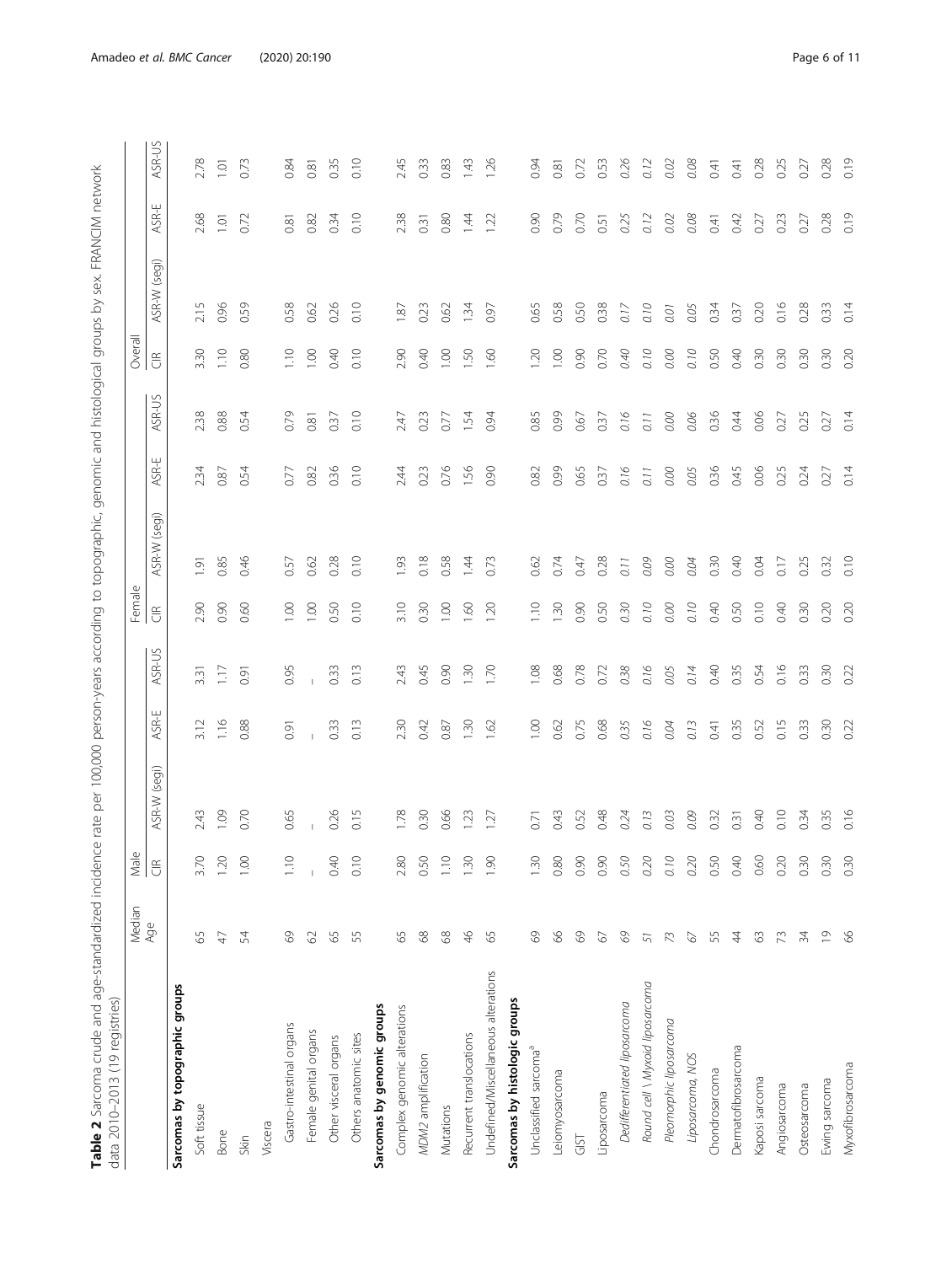| $\frac{1}{2}$            |                          |
|--------------------------|--------------------------|
|                          |                          |
|                          |                          |
| $\overline{\phantom{a}}$ |                          |
|                          |                          |
| į                        |                          |
| .<br>د د د               |                          |
|                          |                          |
|                          |                          |
|                          |                          |
|                          |                          |
|                          |                          |
|                          |                          |
|                          |                          |
|                          |                          |
|                          |                          |
|                          |                          |
|                          |                          |
|                          |                          |
|                          |                          |
|                          |                          |
|                          |                          |
|                          |                          |
|                          |                          |
|                          |                          |
|                          |                          |
|                          |                          |
|                          |                          |
|                          |                          |
|                          |                          |
|                          |                          |
|                          |                          |
| $\mathbf{I}$<br>l        |                          |
| !<br>i<br>i              |                          |
| i                        | I                        |
|                          | $\frac{1}{2}$            |
| てらくてき                    |                          |
|                          |                          |
|                          |                          |
| j<br>I                   |                          |
| וביירי כי הו<br>l        | )<br>2                   |
|                          | ייטון כולה המר היהן<br>5 |

|                                                                      | Median         | Male                   |                                                                                                                                               |      |               | Φ<br>Femal           |                 |      |        | Overall              |                 |            |        |
|----------------------------------------------------------------------|----------------|------------------------|-----------------------------------------------------------------------------------------------------------------------------------------------|------|---------------|----------------------|-----------------|------|--------|----------------------|-----------------|------------|--------|
|                                                                      | Age            | $\frac{\alpha}{\zeta}$ | (seqi)<br>ASR-W                                                                                                                               | ASR- | <b>ASR-US</b> | $\widetilde{\sigma}$ | (seqi)<br>ASR-W | ASR- | ASR-US | $\widetilde{\sigma}$ | (seqi)<br>ASR-W | بب<br>ASR- | ASR-US |
| Rhabdomyosarcoma                                                     | 25             | 0.30                   | 0.26                                                                                                                                          | 0.24 | 0.25          | 0.20                 | 0.21            | 0.18 | 0.18   | 0.20                 | 0.25            | 0.22       | 0.23   |
| Embryonal rhabdomyosarcoma                                           | 12             | 0.10                   | 0.15                                                                                                                                          | 0.11 | 0.11          | 0.10                 | 0.09            | 0.06 | 0.06   | 0.10                 | 0.11            | 0.08       | 0.08   |
| Alveolar rhabdomyosarcoma                                            | $\overline{2}$ | 0.00                   | 0.05                                                                                                                                          | 0.04 | 0.04          | 0.00                 | 0.08            | 0.06 | 0.06   | 0.00                 | 0.05            | 0.04       | 0.04   |
| Pleomorphic rhabdomyosarcoma                                         | 69             | 0.10                   | 0.02                                                                                                                                          | 0.03 | 0.03          | 0.00                 | 0.01            | 0.01 | 0.01   | 0.00                 | 0.01            | 0.02       | 0.02   |
| Spindle cell rhabdomyosarcoma                                        | $\mathcal{L}$  | 0.00                   | 0.00                                                                                                                                          | 0.00 | 0.01          | 0.00                 | 0.03            | 0.02 | 0.02   | 0.00                 | 0.00            | 0.00       | 0.00   |
| Rhabdomyosarcoma NOS                                                 | 84             | 0.00                   | 0.01                                                                                                                                          | 0.01 | 0.01          | 0.00                 | 0.01            | 0.02 | 0.02   | 0.00                 | 0.01            | 0.02       | 0.02   |
| Nerve Sheath Tumors                                                  | 55             | 0.10                   | 0.10                                                                                                                                          | 0.13 | 0.13          | 0.20                 | 0.12            | 0.15 | 0.15   | 0.20                 | 0.12            | 0.15       | 0.15   |
| Endometrial stromal sarcoma                                          | 62             |                        |                                                                                                                                               |      |               | 0.30                 | 0.17            | 0.23 | 0.23   | 0.30                 | $\frac{1}{2}$   | 0.23       | 0.23   |
| Synovial sarcoma                                                     | 47             | 0.10                   | 0.16                                                                                                                                          | 0.17 | 0.17          | 0.10                 | 0.13            | 0.15 | 0.14   | 0.10                 | 0.15            | 0.16       | 0.16   |
| Spindle cell synovial sarcoma                                        | 49             | $\overline{0}$         | 0.07                                                                                                                                          | 0.05 | 0.05          | 0.10                 | 0.05            | 0.06 | 0.06   | 0.10                 | 0.05            | 0.07       | 0.07   |
| Biphasic synovial sarcoma                                            | 44             | 0.0                    | 0.00                                                                                                                                          | 0.00 | 0.00          | 0.00                 | 0.02            | 0.01 | 0.01   | 0.00                 | 0.00            | 0.00       | 0.00   |
| Synovial sarcoma NOS                                                 | 44             | $\overline{0}$         | 0.06                                                                                                                                          | 0.04 | 0.06          | 0.00                 | 0.05            | 0.05 | 0.05   | 0.10                 | 0.05            | 0.05       | 0.05   |
| Chordoma                                                             | 61             | 0.20                   | $\overline{10}$                                                                                                                               | 0.14 | 0.15          | 0.10                 | 0.06            | 0.08 | 0.08   | 0.10                 | 0.09            | 0.12       | 0.12   |
| Solitary fibrous tumor. Malignant                                    | 63             | 0.10                   | $\overline{0}$ .                                                                                                                              | 0.14 | 0.13          | 0.10                 | 0.08            | 0.10 | 0.10   | 0.10                 | 0.10            | 0.12       |        |
| Fibrosarcoma                                                         | $\infty$       | 0.10                   | 0.03                                                                                                                                          | 0.05 | 0.05          | 0.10                 | 0.03            | 0.04 | 0.04   | 0.10                 | 0.03            | 0.04       | 0.04   |
| Malignant myoepithelioma                                             | 99             | 0.00                   | 0.03                                                                                                                                          | 0.04 | 0.04          | 0.00                 | 0.03            | 0.04 | 0.04   | 0.00                 | 0.03            | 0.04       | 0.04   |
| Epithelioid haemangioendothelioma                                    | $47$           | 0.00                   | 0.03                                                                                                                                          | 0.03 | 0.03          | 0.00                 | 0.05            | 0.05 | 0.05   | 0.00                 | 0.05            | 0.06       | 0.06   |
| Other (with fewer than 20 cases)                                     | $\frac{4}{6}$  | 0.20                   | 0.19                                                                                                                                          | 0.17 | 0.18          | 0.20                 | 0.19            | 0.20 | 0.20   | 0.20                 | 0.20            | 0.20       | 0.20   |
| <b>Total</b>                                                         | $\mathbb{S}$   | 7.60                   | 5.27                                                                                                                                          | 654  | 6.80          | 7.20                 | 4.81            | 5.83 | 5.90   | 7.40                 | 5.00            | 6.12       | 626    |
| Abreviations: GIST Gastro-Intestinal Stromal Tumors, CIR Crude Incio |                |                        | ence Rate per 100,000 persons-years, ASR-W, ASR-E and ASR-US Age-Standardized incidence Rate from three reference populations (W, World Segi; |      |               |                      |                 |      |        |                      |                 |            |        |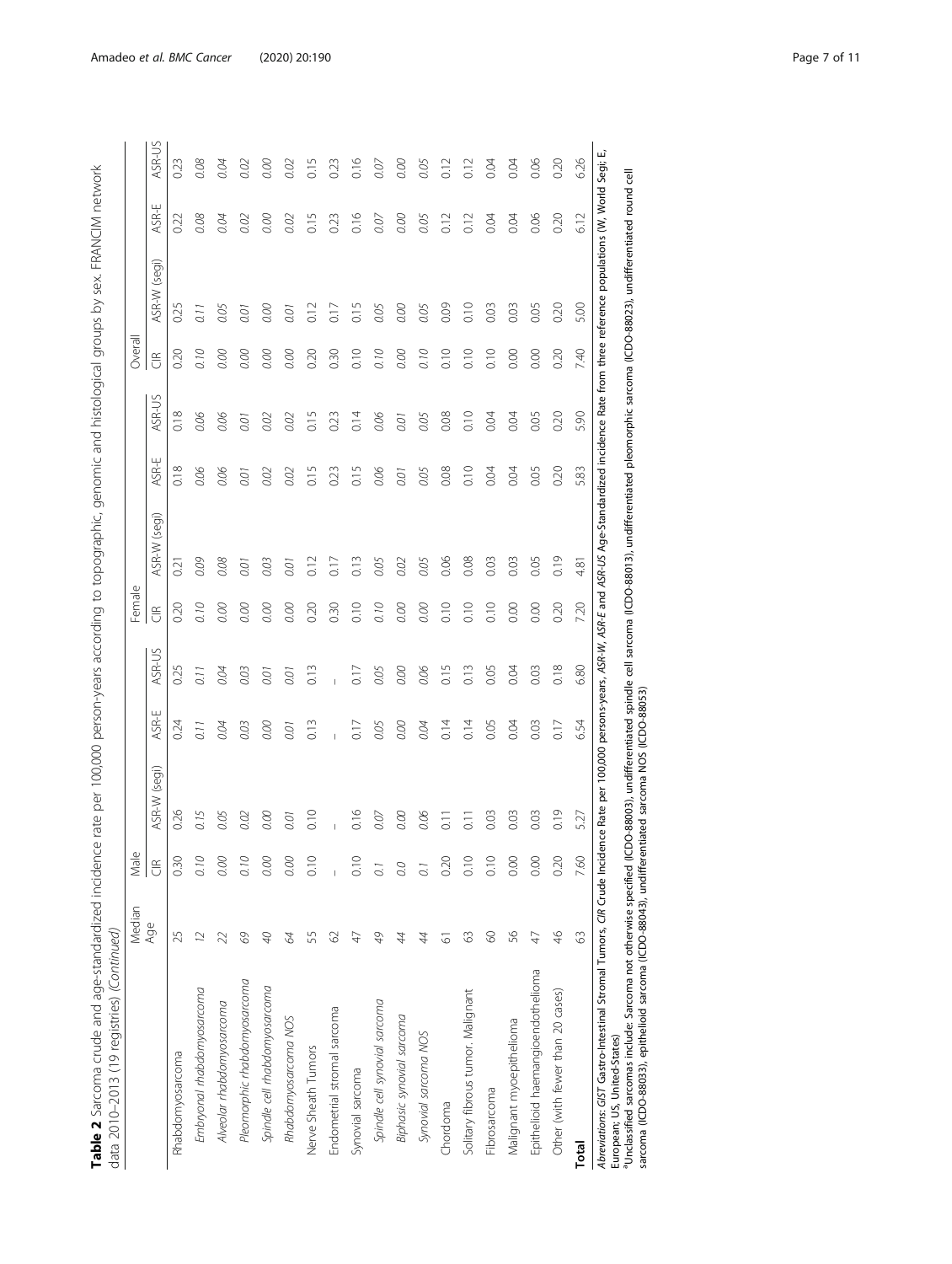<span id="page-7-0"></span>

males and 0.59 for females), which may be attributed to differences in the definition of liposarcoma as inclusion criteria  $[8, 14]$  $[8, 14]$  $[8, 14]$  $[8, 14]$ . In our study, we found an ASR-W for osteosarcoma slightly lower than that of chondrosarcoma (0.28 versus 0.34). For male, ASR-W was equivalent (0.34 versus 0.32). A recent population-based study from Swiss cancer registries showed similar results [[15](#page-10-0)]. In contrast, others studies based on older inclusion period of sarcoma diagnosis found an ASR-W slightly higher for osteosarcoma [\[8](#page-10-0), [16\]](#page-10-0). However, looking at the trend in our study (Additional File [5\)](#page-9-0), we can notice that the ASR-W of osteosarcoma was actually higher over the period 2000–2005 than the ASR-W of chondrosarcoma in accordance with these studies. The increasing trend in the ASR of chondrosarcoma and the stabilization of the ASR of osteosarcomas may logically explain why the incidence of chondrosarcomas has been higher than that of osteosarcomas in recent years.

Molecular biology of sarcomas, available for diagnosis in France since 2010 is a complementary approach and has led to a molecular classification for sarcomas [\[17](#page-10-0)].

For the first time, we provided ASR at national level and showed molecular profiles by age groups.

This study provides the first time trend analysis of sarcomas in France and shows that ASR-W for sarcomas increased between  $2000$  and  $2005$   $(APC = 3.6%)$  and stabilized from 2005. The current study has not shown an increase in ASR-W for soft-tissue sarcomas. This is in contrast to reports in others countries covering different periods: in the United States APC was 1.2% for males and 0.8% for females between 1978 and 2001, in Japan APC was 0.6% between 1978 and 2007 and in Serbia APC was 0.77% between 1985 and [20](#page-10-0)09  $[18–20]$  $[18–20]$  $[18–20]$ . We report a significant decrease in incidence for skin sarcomas over the study period and for female genital sarcomas since 2005. Some histological subtypes have shown a significant decrease over the study period: leiomyosarcoma, KS and fibrosarcoma. The decline for KS has also been described in the population from the United States over the same period [\[21](#page-10-0)]. These changes are consistent with the improvement in access for antiretroviral therapy among HIV-infected patients and the declining AIDS incidence in developed countries. The decrease in incidence of leiomyosarcoma and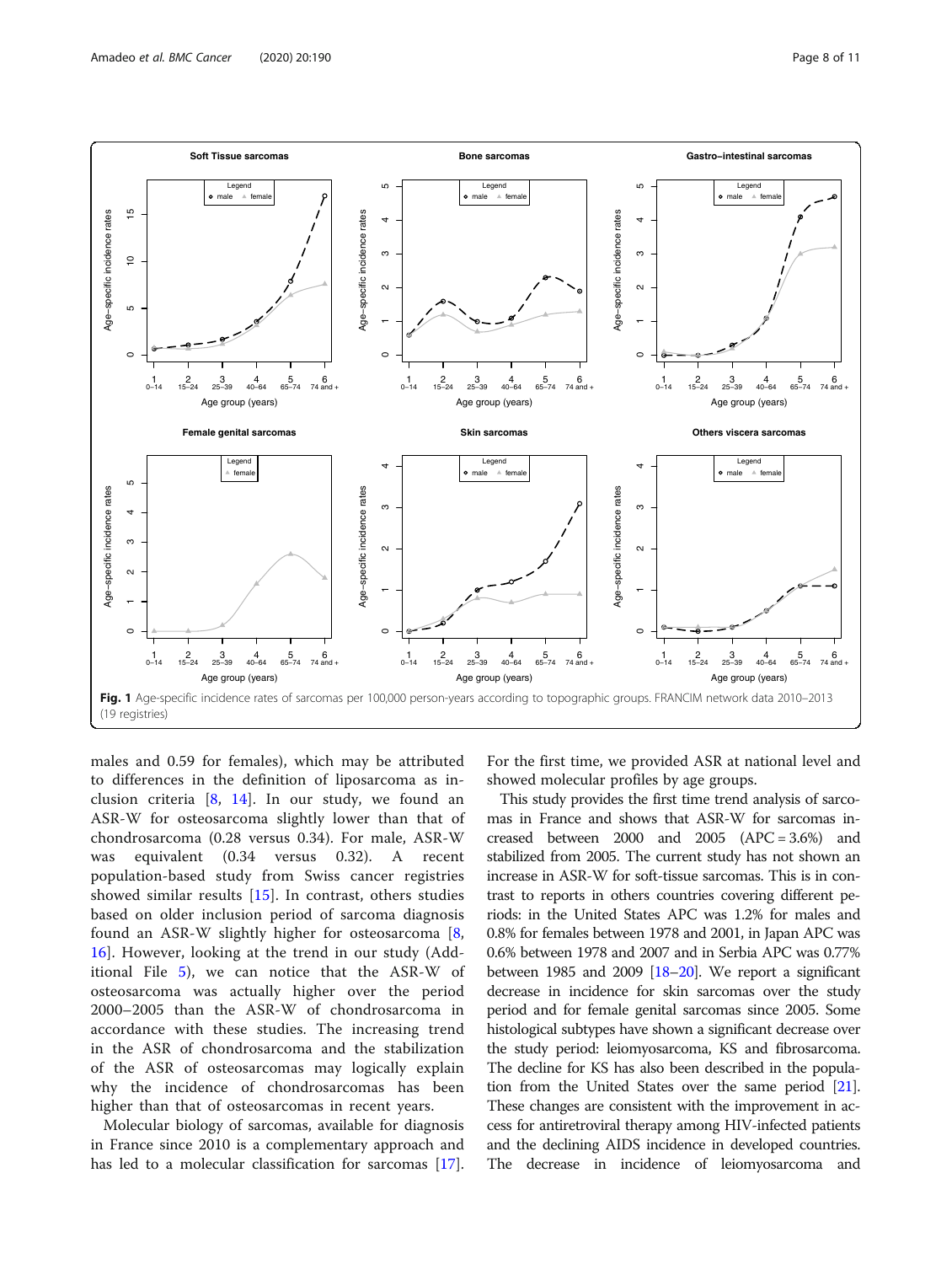<span id="page-8-0"></span>

| Table 3 Annual percentage change of world age-standardized incidence rate by topographic groups, histologic types. FRANCIM |  |  |  |  |
|----------------------------------------------------------------------------------------------------------------------------|--|--|--|--|
| network data 2000–2013 (11 registries)                                                                                     |  |  |  |  |

|                                   | n.   | Joinpoint | APC                      | 95% CI                   |
|-----------------------------------|------|-----------|--------------------------|--------------------------|
| Sarcomas by topographic groups    |      |           |                          |                          |
| Soft Tissue                       | 3766 |           | 0.8                      | $(-0.4; 2.0)$            |
| Bone                              | 1193 |           | 1.2                      | $(-0.4; 2.9)$            |
| Skin                              | 1062 |           | $-2.0a$                  | $(-3.5; -0.4)$           |
| Viscera tumors organs             |      |           |                          |                          |
| Gastro-intestinal organs          | 1053 |           | 1.5                      | $(-0.3; 3.3)$            |
| Female genital organs             | 297  | 2000-2005 | 4.2                      | $(-4.2; 13.2)$           |
|                                   | 376  | 2005-2013 | $-6.7a$                  | $(-10.4; -2.7)$          |
| Other visceral organs             | 540  |           | $-1.7$                   | $(-5.1; 1.8)$            |
| Other anatomic sites              | 171  |           | 1.0                      | $(-3.4; 5.6)$            |
| Sarcomas by histologic groups     |      |           |                          |                          |
| Unclassified sarcoma              | 1513 |           | $-1.6$                   | $(-3.6; 0.3)$            |
| Leiomyosarcoma                    | 1281 |           | $-2.6^{\circ}$           | $(-4.6; -0.6)$           |
| <b>GIST</b>                       | 822  |           | 3.7 <sup>a</sup>         | (0.8; 6.8)               |
| Liposarcoma                       | 713  |           | 1.3                      | $(-1.1; 3.7)$            |
| Dermatofibrosarcoma               | 496  |           | 0.6                      | $(-1.4; 2.7)$            |
| Chondrosarcoma                    | 454  |           | 4.1 <sup>a</sup>         | (1.6; 6.6)               |
| Kaposi sarcoma                    | 419  |           | $-4.1a$                  | $(-6.8; -1.4)$           |
| Osteosarcoma                      | 359  |           | $-0.6$                   | $(-3.7; 2.6)$            |
| Angiosarcoma                      | 335  |           | 2.2                      | $(-1.2; 5.7)$            |
| Ewing sarcoma                     | 330  |           | $-0.2$                   | $(-4.1; 3.8)$            |
| Rhabdomyosarcoma                  | 286  |           | $-1.1$                   | $(-6.2; 4.4)$            |
| Others (with fewer than 20 cases) | 226  |           | 4.1                      | $(-1.3; 9.8)$            |
| Synovial sarcoma                  | 219  |           | 1.2                      | $(-4.2; 6.9)$            |
| Nerve Sheath Tumors               | 191  |           | $-0.1$                   | $(-4.3; 4.4)$            |
| Myxofibrosarcoma                  | 183  |           | $8.2^{\circ}$            | (0.4; 16.6)              |
| Endometrial stromal sarcoma       | 173  |           | $-3.7$                   | $(-7.4; 0.1)$            |
| Fibrosarcoma                      | 151  |           | $-9.2^{\circ}$           | $(-15.7; -2.3)$          |
| Chordoma                          | 126  |           | 0.8                      | $(-4.8; 6.6)$            |
| Solitary fibrous tumor. Malignant | 102  |           | $12.2^{\circ}$           | (6.2; 18.5)              |
| Epithelioid haemangioendothelioma | 55   |           | $\overline{\phantom{0}}$ |                          |
| Myoepithelial carcinoma           | 24   |           | $\equiv$                 | $\overline{\phantom{0}}$ |
| <b>Total</b>                      | 3359 | 2000-2005 | $3.6^\circ$              | (0.2; 7.1)               |
|                                   | 5099 | 2005-2013 | $-1.4$                   | $(-2.9; 0.1)$            |

Note. Joinpoint = years when statistically significant changes in incidence trend occurred

APC Annual Percent Change, CI Confidence Interval

 $a$  Indicates that the APC is significantly different from 0 at the alpha = 0.05 level

fibrosarcoma could be explained by a histological classification published by the WHO in 2002 that includes new data of immunohistochemistry and new histological subtypes. Similarly, we report an increase in incidence of GIST, likely related to the introduction in the early 2000s of an immunohistochemical diagnostic test specific to GIST tumors (KIT-activating mutations). Further, the increase in GIST was more noticeable before 2005 and stabilised after 2005. The time trend analysis also revealed a significant increase for chondrogenic sarcomas (APC = 4.4%). Such increase has been reported in a study from the United States including only women (1976–2005) [[20](#page-10-0)], whereas a study from the United Kingdom showed the same trend in incidence for both sexes (1988–2007) [[13](#page-10-0)]. The strongest hypothesis to explain the increased risk of chondrogenic sarcoma in women is the introduction of exogenous estrogen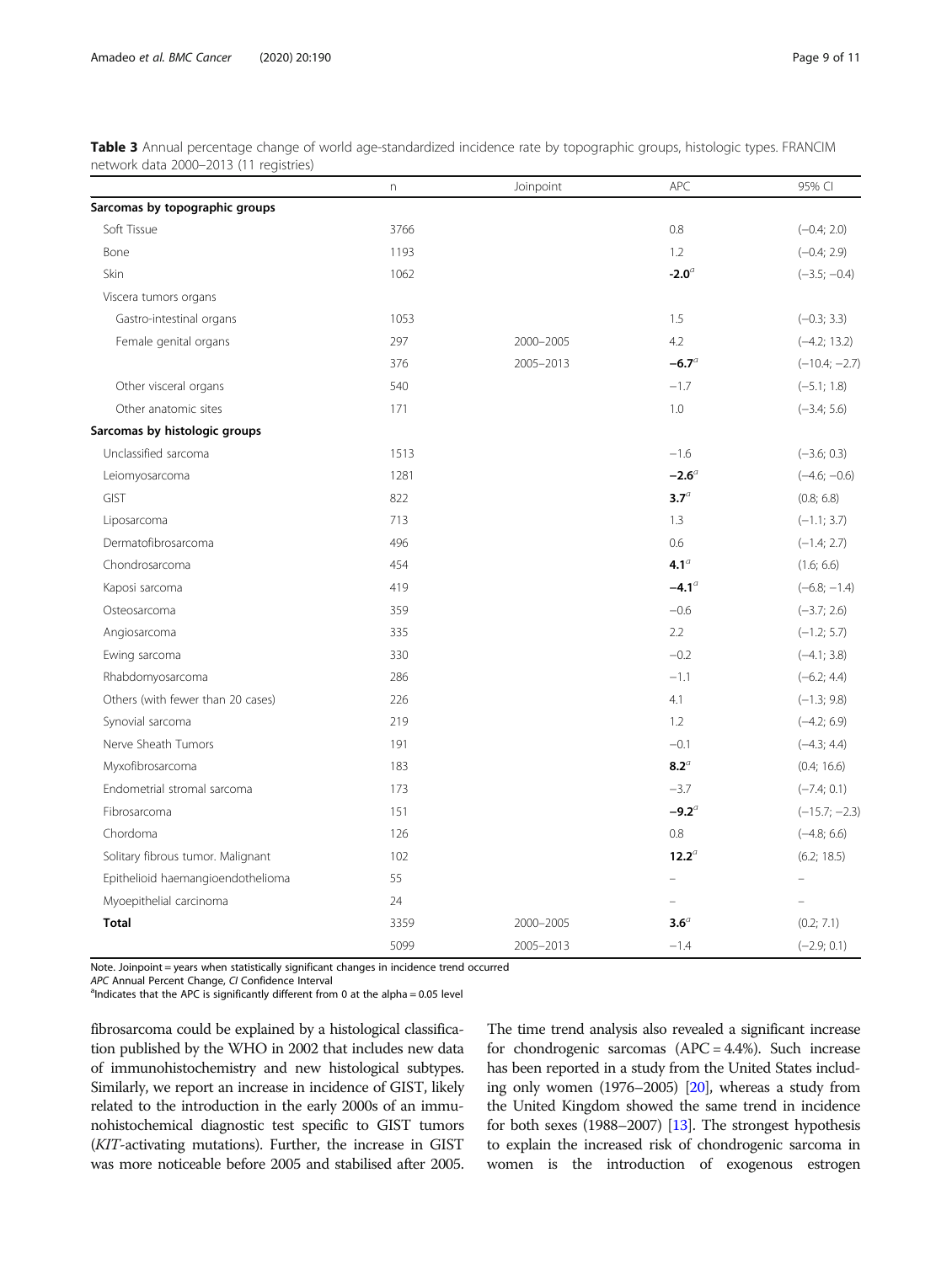<span id="page-9-0"></span>exposures (oral contraceptives, hormone therapy), whereas other factors has to be identified in men [\[13,](#page-10-0) [16\]](#page-10-0).

The different incidence trends for sarcomas reported over the world may partly be explained by variations in diagnosis practices and the classification used. The impact of environmental factors in the etiology of these cancers may also be a point at issue. However, the large heterogeneity of histological subtypes and the rarity of sarcomas prevent examining this association and drawing conclusions from existing environmental epidemiological studies. A national French study on the etiology of sarcomas (Etiosarc) has been launched to study the possible effect of environmental factors [[22\]](#page-10-0).

A major strength in this study is that the incidence of sarcomas was estimated using the 2013 WHO classification [[1\]](#page-10-0). Whenever possible, registry data was converted to the latest classification to take into account changes and evolutions between different classifications (e.g. new morphological terms, obsolete morphological codes and terms).

Moreover, this study is the first to describe sarcomas in a geographic area where an expert sarcoma pathologist reviews the pathologic diagnosis. Contrary to imperfectly estimated sarcoma incidence rates, this review allows to provide a consistent incidence of sarcomas. A French study, confirmed these results and indicated that 45% of sarcomas are misclassified at initial diagnosis and that 19% have complete discordance [\[3\]](#page-10-0). For this reason, the review for sarcoma diagnosis is necessary to estimate a consistent incidence and more so for the different subgroups. In France, the second review was based on voluntary participation before the year 2010. Thereby, we cannot be certain that the review was obtained for all sarcomas in the period 2000– 2010, even if significant efforts were made by French sarcoma network in order that pathologists systematically send slides of any newly diagnosed of sarcomas. For this reason, the estimated incidence over the 2010–2013 seems to be most relevant and reliable.

#### Conclusion

This study provided the opportunity to precisely describe the incidence of sarcomas according to three different groups (anatomic, histologic and genetic) defined by sarcoma specialists using data from population-based cancer registries. To our knowledge, this study is the first to report sarcoma incidence based on a systematic pathological review of these cancers and taking into account the updated sarcoma classifications. Due to literature paucity on sarcomas, future studies using data from population-based cancer registries will have to consider a strict inclusion criterion presented in our study to better describe and compare data between countries. The molecular classification will be useful for etiological studies as incidence studies.

#### Supplementary information

Supplementary information accompanies this paper at [https://doi.org/10.](https://doi.org/10.1186/s12885-020-6683-0) [1186/s12885-020-6683-0.](https://doi.org/10.1186/s12885-020-6683-0)

Additional file 1. Complementary information on data collection and statistical analyses.

Additional file 2: Figure S1. Age-specific incidence rates of sarcomas per 100,000 person-years according to histologic groups. FRANCIM network data 2010–2013 (19 registries).

Additional file 3: Figure S2. Age-specific incidence rates of sarcomas per 100,000 person-years according to genomic groups. FRANCIM network data 2010–2013 (19 registries).

Additional file 4: Figure S3. Sarcoma trends and annual percentage change (APC) of world age-standardized incidence rate according to topographic group. FRANCIM network data 2000–2013 (11 registries).

Additional file 5: Figure S4. Sarcoma trends and annual percentage change (APC) of world age-standardized incidence rate according to histologic group. FRANCIM network data 2000–2013 (11 registries).

#### Abbreviations

APC: Annual percentage change; ASR: Age-standardized incidence rates; CI: Confident interval; GIST: Gastro-intestinal stromal tumors; ICD-O-3: International Classification of Diseases for Oncology, third edition; KS: Kaposi sarcoma

#### Acknowledgments

We thank Vianney Jouhet for advice about classification alignements and Marie Poiseuil for datamanagement. Thanks to Jone Iriondo-Alberdi for proofreading and comments.

We thank the Francim Network for their collaboration in the study: J Jégu, M Velten (Bas-Rhin General Cancer Registry); E Cornet, X Troussard (Registre Régional des Hémopathies Malignes de Basse Normandie); A M Bouvier (Registre Bourguignon des Cancers Digestifs); A V Guizard (Registre Général des Tumeurs du Calvados); V Bouvier, G Launoy (Registre des Tumeurs Digestives du Calvados); P Arveux (Breast cancers registry of Côte-d'Or France); M Maynadié, M Mounier (Hémopathies Malignes de Côte d'Or); A S Woronoff (Doubs and Belfort Territory General Cancer Registry); M Daoulas, M Robaszkiewicz (Finistère Cancer Registry); J Clavel, S Goujon (French National Registry of Childhood Hematopoietic Malignancies); B Lacour (National Registry of Childhood Solid Tumors); I Baldi, C Pouchieu (Gironde Registry of Primary Central Nervous System Tumors); B Amadeo, G Coureau (General Cancer Registry of Gironde Department); S Leguyader, A Monnereau, S Orazio (Registre des Hémopathies Malignes de la Gironde); P M Preux, F Rharbaoui (Registre Général des Cancers de Haute-Vienne); E Marrer (Haut-Rhin Cancer Registry); B Trétarre (Registre des Tumeurs de l'Hérault); M Colonna, P Delafosse (Registre du Cancer du Département de l'Isère); K Ligier, S Plouvier (Registre Général des Cancers de Lille et de sa Region); A Cowppli-Bony, F Molinié (Loire-Atlantique-Vendée Cancer Registry); S Bara (Manche Cancer Registry); O Ganry, B Lapôtre-Ledoux (Registre du Cancer de la Somme); P Grosclaude (Tarn Cancer Registry); N Bossard, Z Uhry (Hospices Civils de Lyon). We thank all pathologists, clinicians, and clinical research assistants of French sarcoma networks (RRePS, NetSarc and ReSos).

#### Authors' contributions

BA performed the statistical analyses and wrote the original draft. ED, SMP and NP conceived of the study and contributed to revising the manuscript for intellectual content. JMC, IRC, NP (sarcoma specialists) validated ICD–O3 codes to include in the study. Francim network participated in the data acquisition. JG contributed to manuscript preparation and writing review. KL, PD, AMB, SP, AL, GC and AM contributed to manuscript validation and writing-review. All authors read and approval the final manuscript.

#### Funding

This work was supported by the French National Cancer Institute (in the framework of INCa-BCB 2012 grant for constitution of multicentre clinical and biological databases nationwide in cancer. Funding bodies had no role in the design of the study, collection, analysis, and interpretation of data and in writing the manuscript.